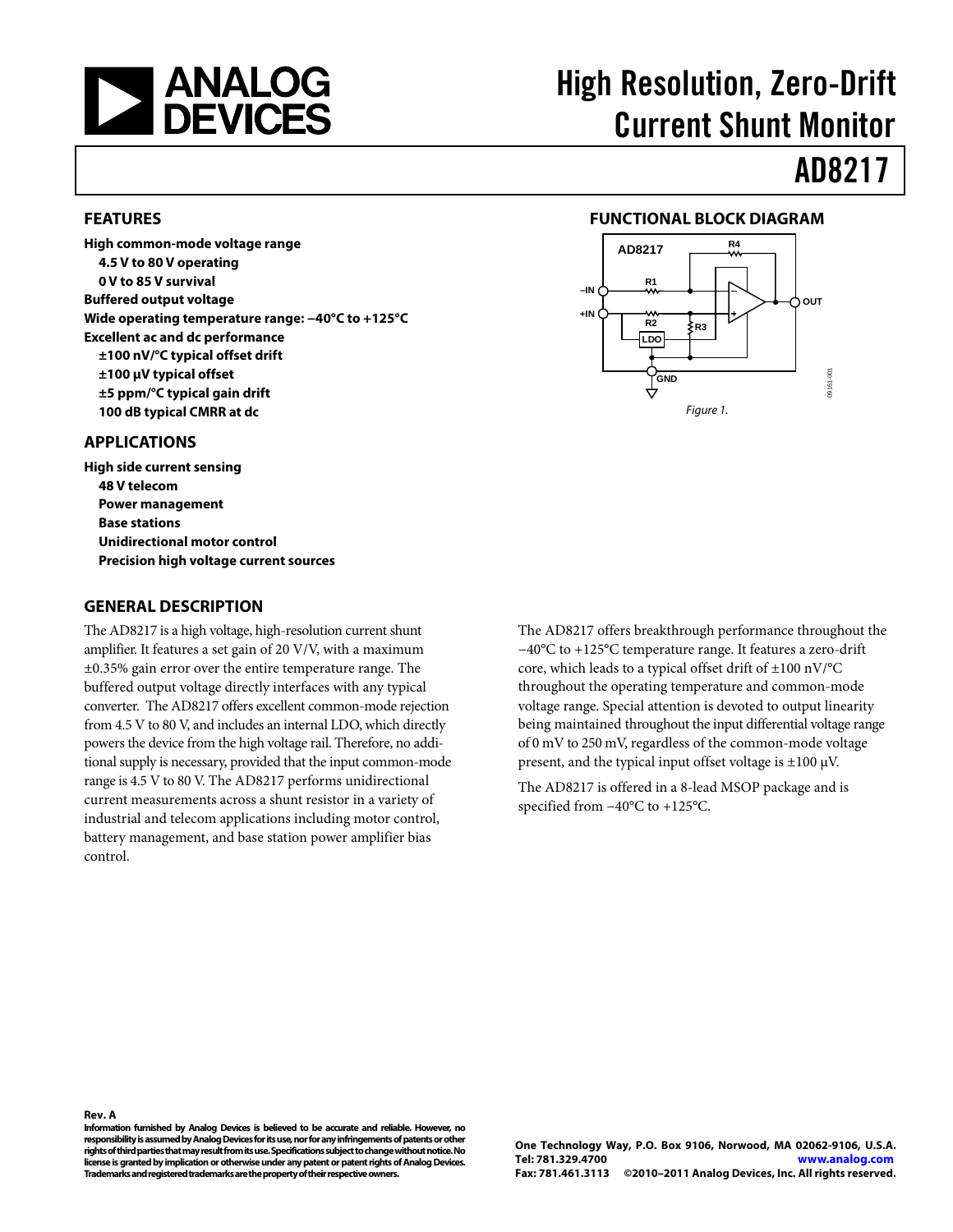### <span id="page-1-0"></span>**TABLE OF CONTENTS**

| ${\bf Features}\, \, {1} \label{eq:21}$ |  |
|-----------------------------------------|--|
|                                         |  |
|                                         |  |
|                                         |  |
|                                         |  |
|                                         |  |
|                                         |  |
|                                         |  |
|                                         |  |
|                                         |  |
|                                         |  |
|                                         |  |

#### **REVISION HISTORY**

| $3/11$ -Rev. 0 to Rev. A |  |
|--------------------------|--|
|                          |  |
|                          |  |

7/10-Revision 0: Initial Version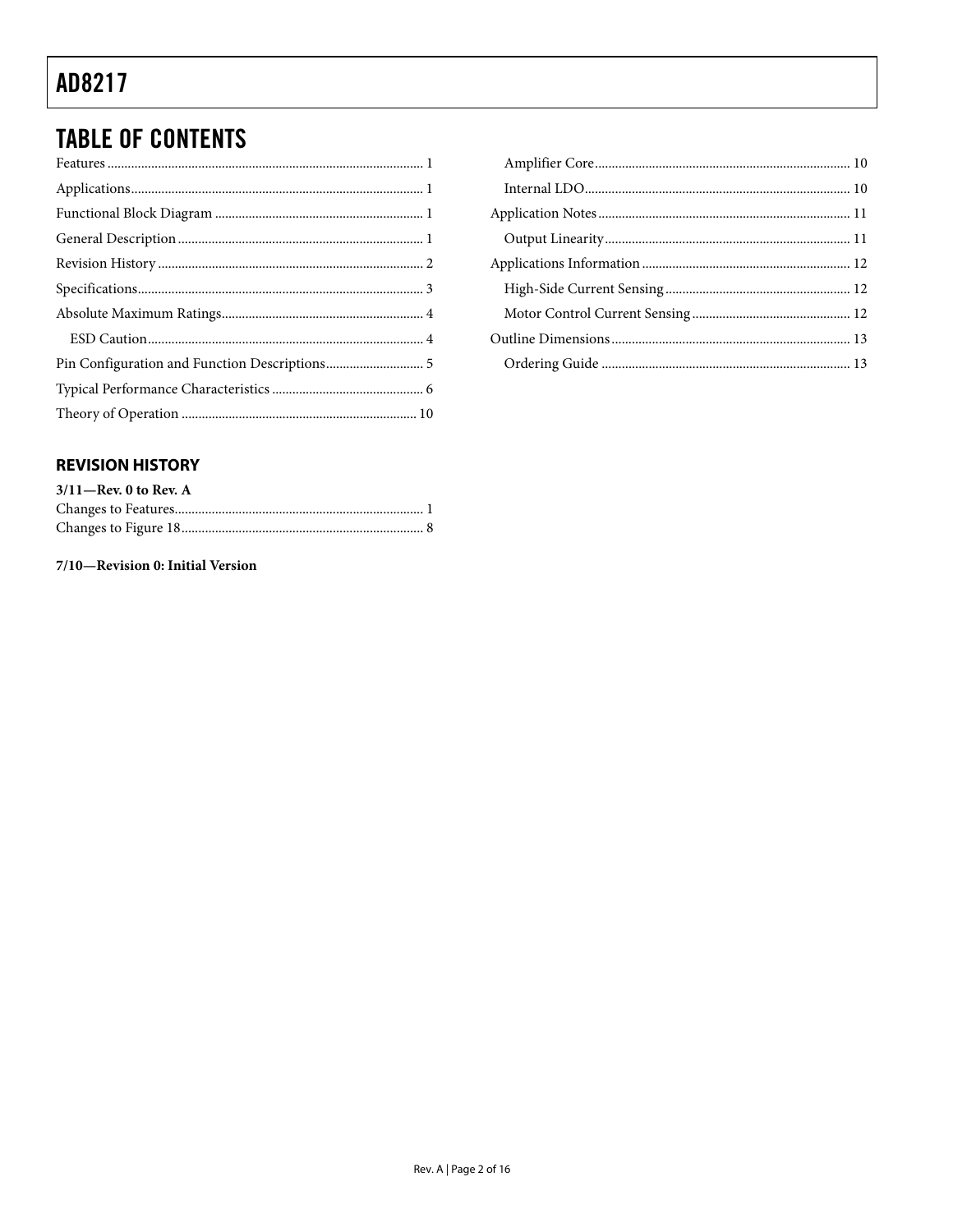#### <span id="page-2-0"></span>SPECIFICATIONS

 $T_{\text{OPR}} = -40^{\circ}\text{C}$  to +125°C,  $T_A = 25^{\circ}\text{C}$ ,  $R_L = 25 \text{ k}\Omega$ , input common-mode voltage (V<sub>CM</sub> = 4.5 V) ( $R_L$  is the output load resistor), unless otherwise noted.

#### **Table 1.**

<span id="page-2-1"></span>

| <b>Parameter</b>                              | Min   | <b>Typ</b>     | <b>Max</b> | Unit          | <b>Test Conditions/Comments</b>    |  |
|-----------------------------------------------|-------|----------------|------------|---------------|------------------------------------|--|
| GAIN                                          |       |                |            |               |                                    |  |
| Initial                                       |       | 20             |            | V/V           |                                    |  |
| Accuracy                                      |       | ±0.1           |            | $\%$          | $V0 \geq 0.1 V$ dc, T <sub>A</sub> |  |
| Accuracy over Temperature                     |       |                | $\pm 0.35$ | $\frac{0}{0}$ | TOPR                               |  |
| Gain vs. Temperature                          |       | ±5             |            | ppm/°C        | TOPR                               |  |
| <b>VOLTAGE OFFSET</b>                         |       |                |            |               |                                    |  |
| Offset Voltage (RTI) <sup>1</sup>             |       |                | ±250       | μV            | $25^{\circ}$ C                     |  |
| Over Temperature (RTI) <sup>1</sup>           |       |                | ±300       | μV            | TOPR                               |  |
| Offset Drift                                  |       | ±100           |            | nV/°C         | TOPR                               |  |
| <b>INPUT</b>                                  |       |                |            |               |                                    |  |
| Bias Current <sup>2</sup>                     |       | 500            |            | μA            | TA                                 |  |
|                                               |       |                | 800        | μA            | TOPR                               |  |
| Common-Mode Input Voltage Range               | 4.5   |                | 80         | ٧             | Common-mode continuous             |  |
| Differential Input Voltage Range <sup>3</sup> |       | 250            |            | mV            | Differential input voltage         |  |
| Common-Mode Rejection (CMRR)                  | 90    | 100            |            | dB            | <b>TOPR</b>                        |  |
| <b>OUTPUT</b>                                 |       |                |            |               |                                    |  |
| Output Voltage Range Low                      | 0.01  |                |            | v             | $T_A^4$                            |  |
| Output Voltage Range High                     |       |                | 5          | v             | $T_A^4$                            |  |
| Output Impedance                              |       | $\overline{2}$ |            | $\Omega$      |                                    |  |
| <b>DYNAMIC RESPONSE</b>                       |       |                |            |               |                                    |  |
| Small Signal -3 dB Bandwidth                  |       | 500            |            | kHz           |                                    |  |
| Slew Rate                                     |       | 1              |            | $V/\mu s$     |                                    |  |
| <b>NOISE</b>                                  |       |                |            |               |                                    |  |
| 0.1 Hz to 10 Hz, $(RTI)^1$                    |       | 2.3            |            | µV p-p        |                                    |  |
| Spectral Density, 1 kHz, (RTI) <sup>1</sup>   |       | 110            |            | nV/√Hz        |                                    |  |
| POWER SUPPLY                                  |       |                |            |               |                                    |  |
| <b>Operating Range</b>                        | 4.5   |                | 80         | v             | Power regulated from common mode   |  |
| Quiescent Current Over Temperature            |       |                | 800        | μA            | Throughout input common mode       |  |
| Power Supply Rejection Ratio (PSRR)           | 90    | 110            |            | dB            | <b>TOPR</b>                        |  |
| <b>TEMPERATURE RANGE</b>                      |       |                |            |               |                                    |  |
| For Specified Performance                     | $-40$ |                | $+125$     | °C            |                                    |  |

<span id="page-2-2"></span>1 RTI = referred to input.

 $^2$  Refer to Figure 8 [f](#page-5-1)or further information on the input bias current. This current varies based on the input common-mode voltage. Additionally, the input bias current

flowing to the +IN pin is also the supply current to the internal LDO.<br>∃The differential input voltage is specified as 250 mV typical because the output is internally clamped to 5 V. This ensures the output voltage does n can interface and not cause damage to any typical converter, regardless of the high voltage present at the inputs of the AD8217 (up to 80 V).

See Figure 17 and Figure 18 for further information on the output range of the AD8217 with various loads. The AD8217 output clamps to a maximum voltage of 5.6 V when the voltage at pin +IN is greater than 5.6 V. When the voltage at +IN is less than 5.6 V, the output reaches a maximum value of (V<sub>+IN</sub> − 100 mV).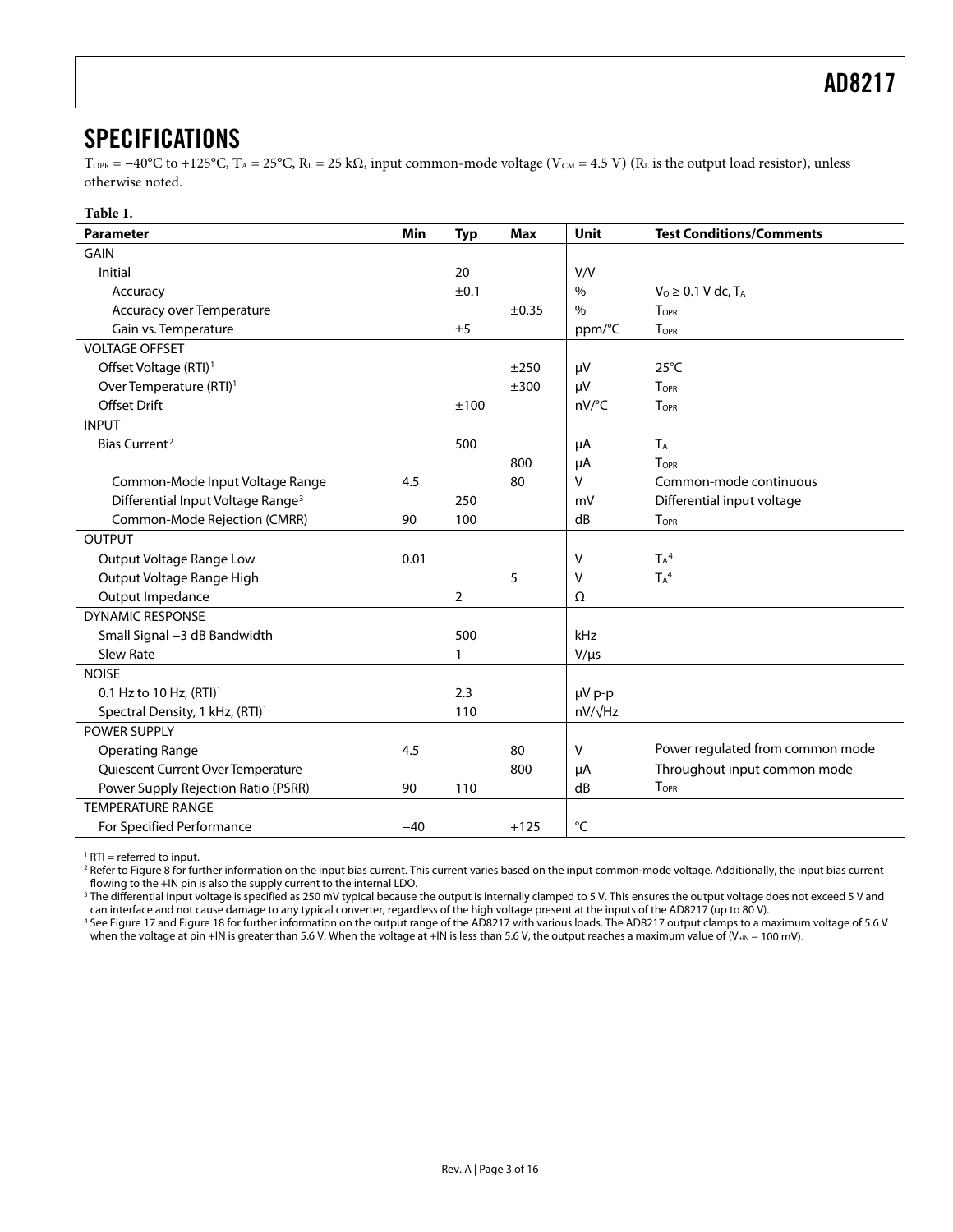### <span id="page-3-0"></span>ABSOLUTE MAXIMUM RATINGS

#### **Table 2.**

| <b>Parameter</b>                                | Rating                               |
|-------------------------------------------------|--------------------------------------|
| Maximum Input Voltage (+IN, -IN to GND)         | 0 V to 85 V                          |
| Differential Input Voltage (+IN to -IN)         | $+1V$                                |
| HBM (Human Body Model) ESD Rating               | $\pm$ 2000 V                         |
| Operating Temperature Range (T <sub>OPR</sub> ) | $-40^{\circ}$ C to $+125^{\circ}$ C  |
| Storage Temperature Range                       | $-65^{\circ}$ C to +150 $^{\circ}$ C |
| <b>Output Short-Circuit Duration</b>            | Indefinite                           |

Stresses above those listed under Absolute Maximum Ratings may cause permanent damage to the device. This is a stress rating only; functional operation of the device at these or any other conditions above those indicated in the operational section of this specification is not implied. Exposure to absolute maximum rating conditions for extended periods may affect device reliability.

#### **ESD CAUTION**



ESD (electrostatic discharge) sensitive device. Charged devices and circuit boards can discharge without detection. Although this product features patented or proprietary protection circuitry, damage may occur on devices subjected to high energy ESD. Therefore, proper ESD precautions should be taken to avoid performance degradation or loss of functionality.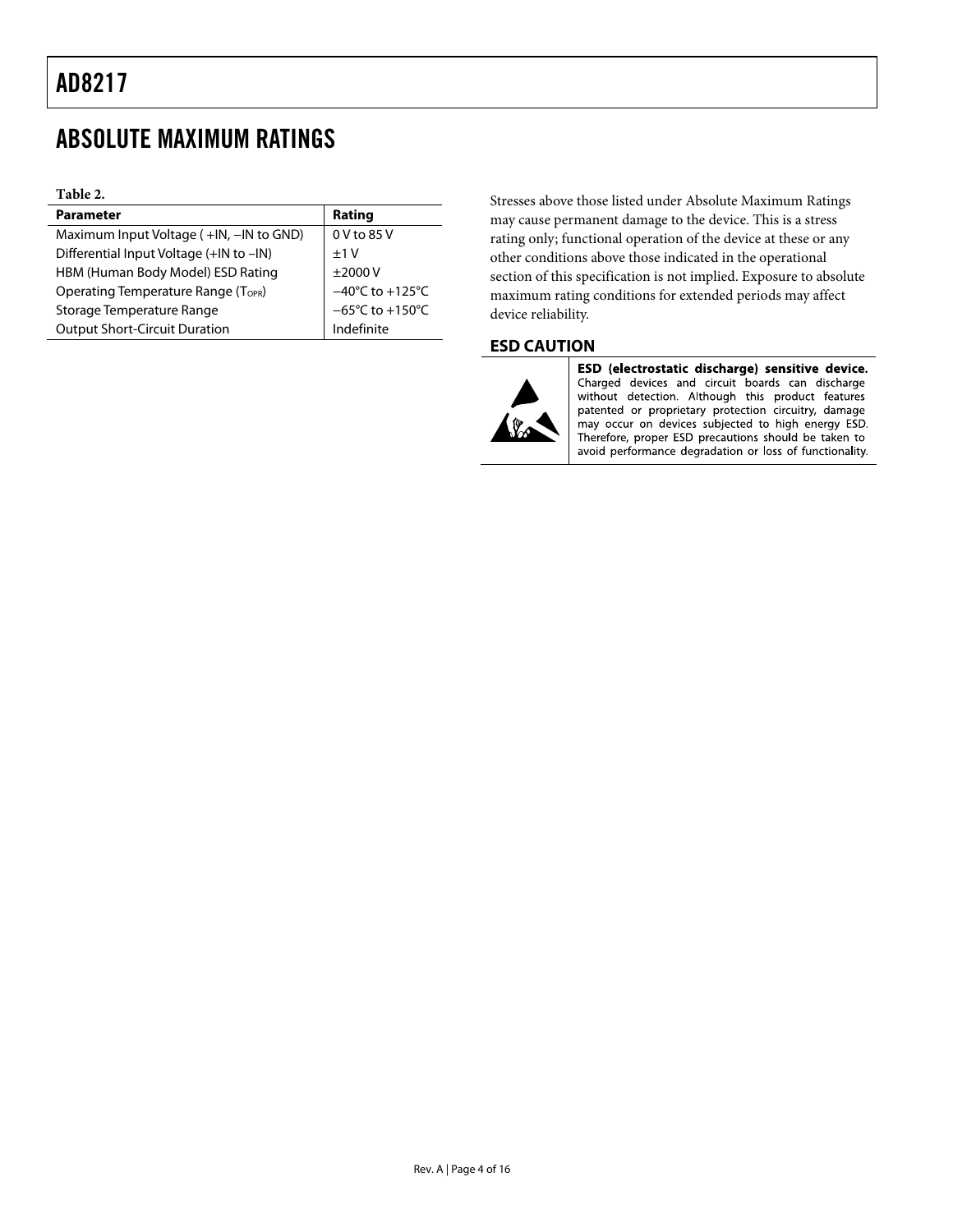### <span id="page-4-0"></span>PIN CONFIGURATION AND FUNCTION DESCRIPTIONS



Figure 2. Pin Configuration

#### **Table 3. Pin Function Descriptions**

| Pin No. | <b>Mnemonic</b> | <b>Description</b>                                  |
|---------|-----------------|-----------------------------------------------------|
|         | $+IN$           | Noninverting Input. Supply pin to the internal LDO. |
|         | <b>NC</b>       | No Connect. No internal connection to pin.          |
|         | <b>NC</b>       | No Connect. No internal connection to pin.          |
|         | <b>GND</b>      | Ground.                                             |
|         | OUT             | Output.                                             |
| b       | <b>NC</b>       | No Connect. No internal connection to pin.          |
|         | <b>NC</b>       | No Connect. No internal connection to pin.          |
|         | $-IN$           | Inverting Input.                                    |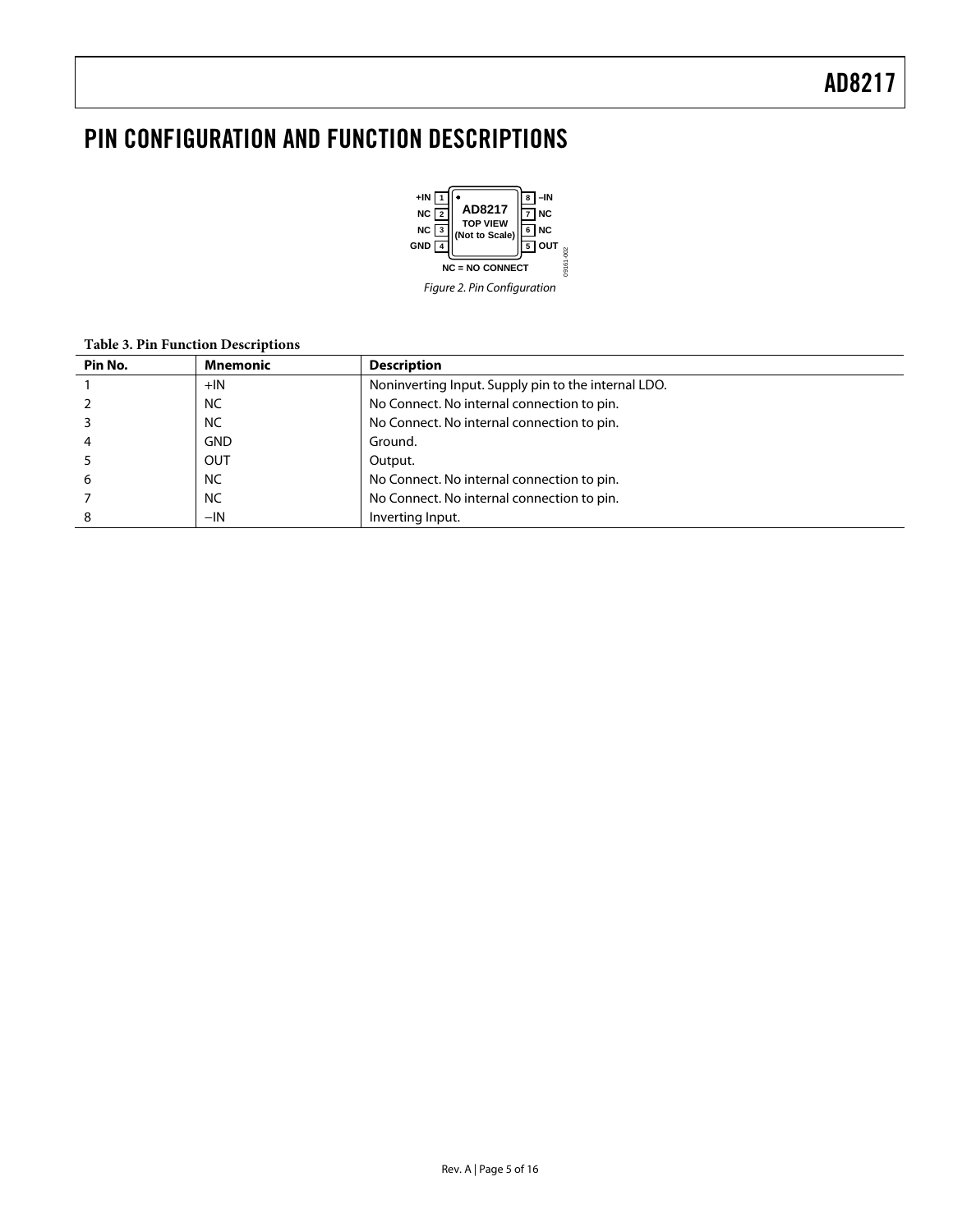## <span id="page-5-1"></span><span id="page-5-0"></span>TYPICAL PERFORMANCE CHARACTERISTICS



Figure 3. Typical Input Offset vs. Temperature



Figure 4. Typical CMRR vs. Frequency



<span id="page-5-2"></span>Figure 5. Typical Gain Error vs. Temperature



Figure 6. Typical Small-Signal Bandwidth ( $V_{OUT} = 200$  mV p-p)



Figure 7. Total Output Error vs. Differential Input Voltage



Figure 8. Input Bias Current vs. Input Common-Mode Voltage (Differential Input Voltage = 5 mV)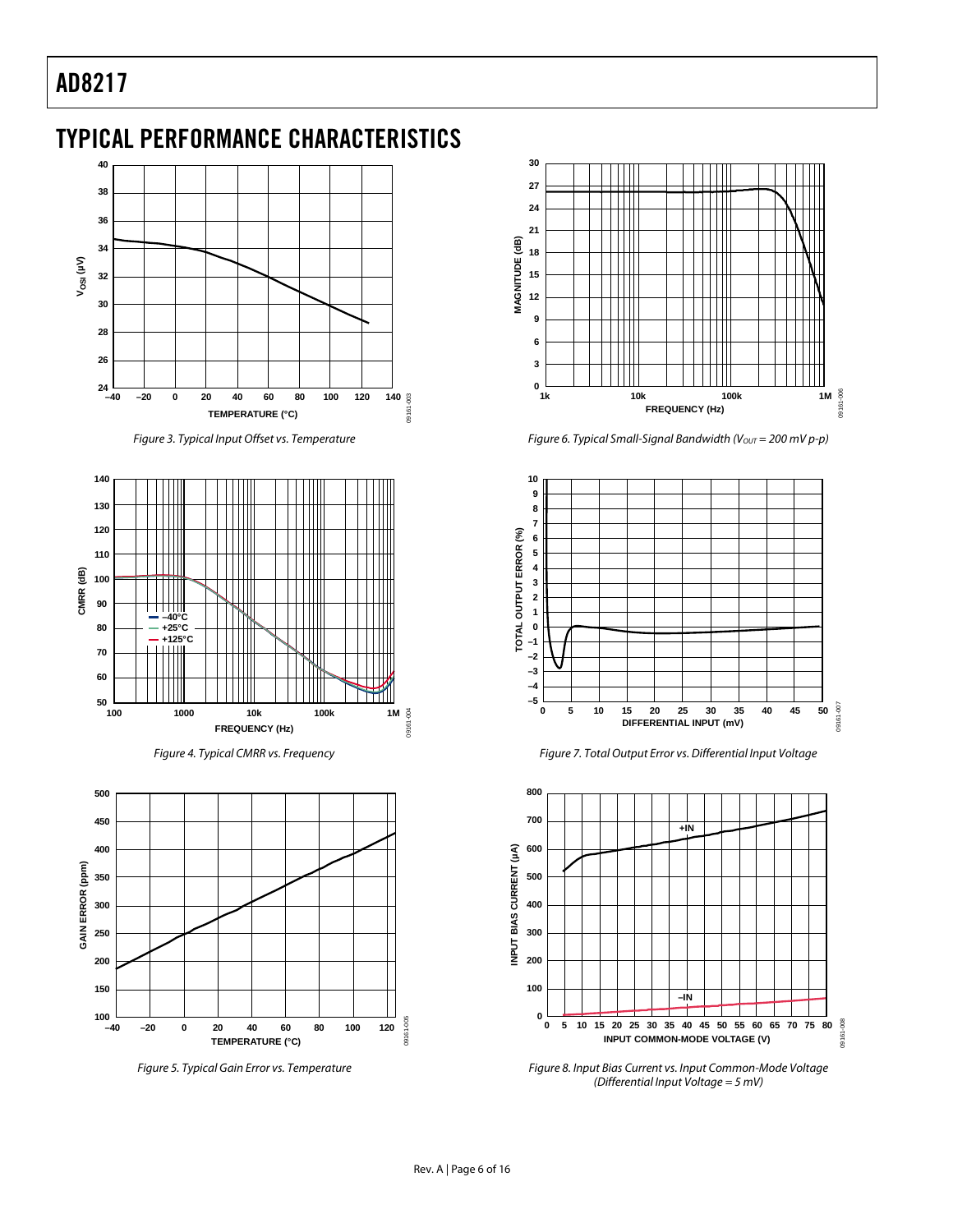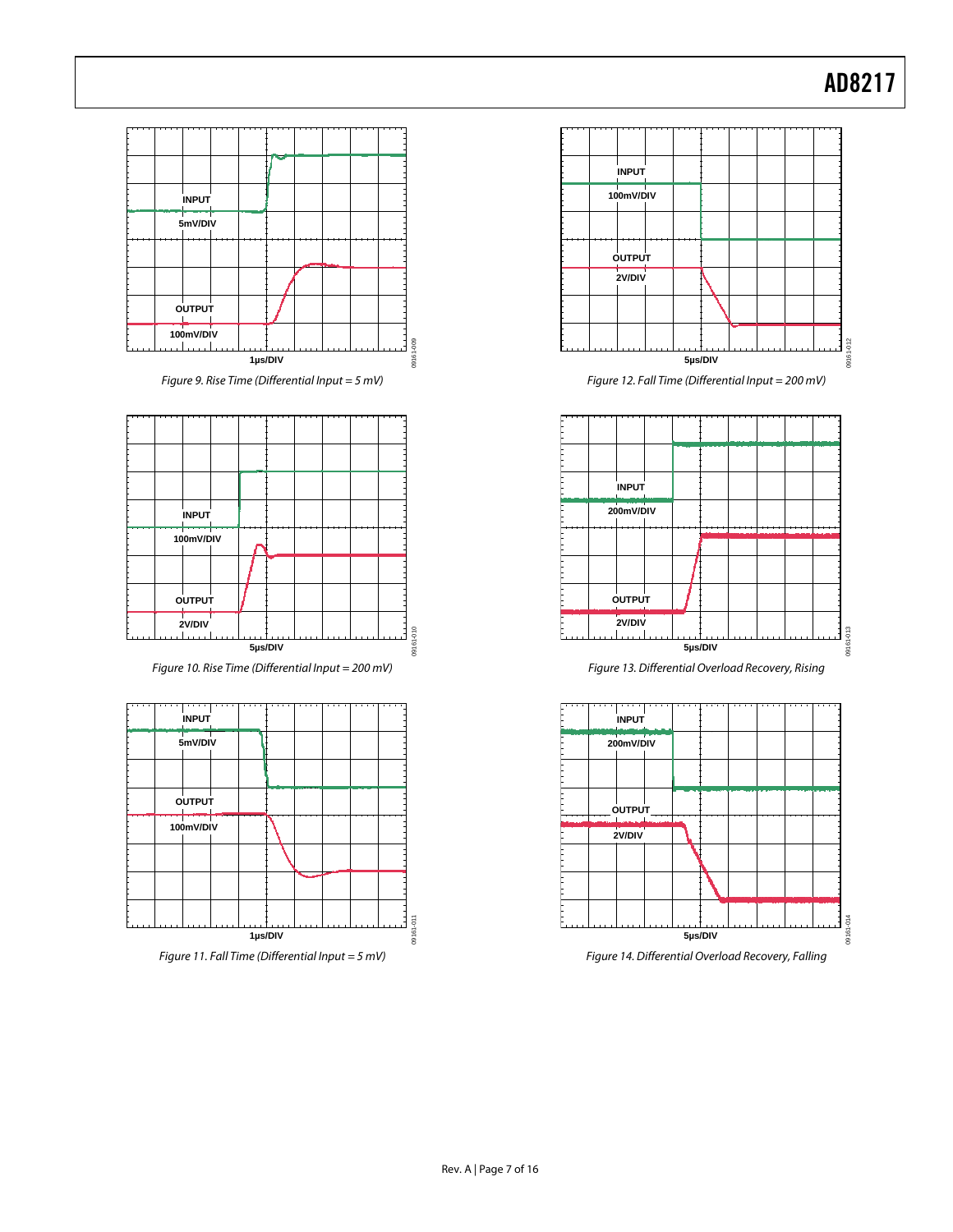<span id="page-7-0"></span>









Figure 18. Output Voltage Range From GND vs. Output Sink Current



Figure 19. Common-Mode Step Response, Rising



Figure 20. Common-Mode Step Response (Falling)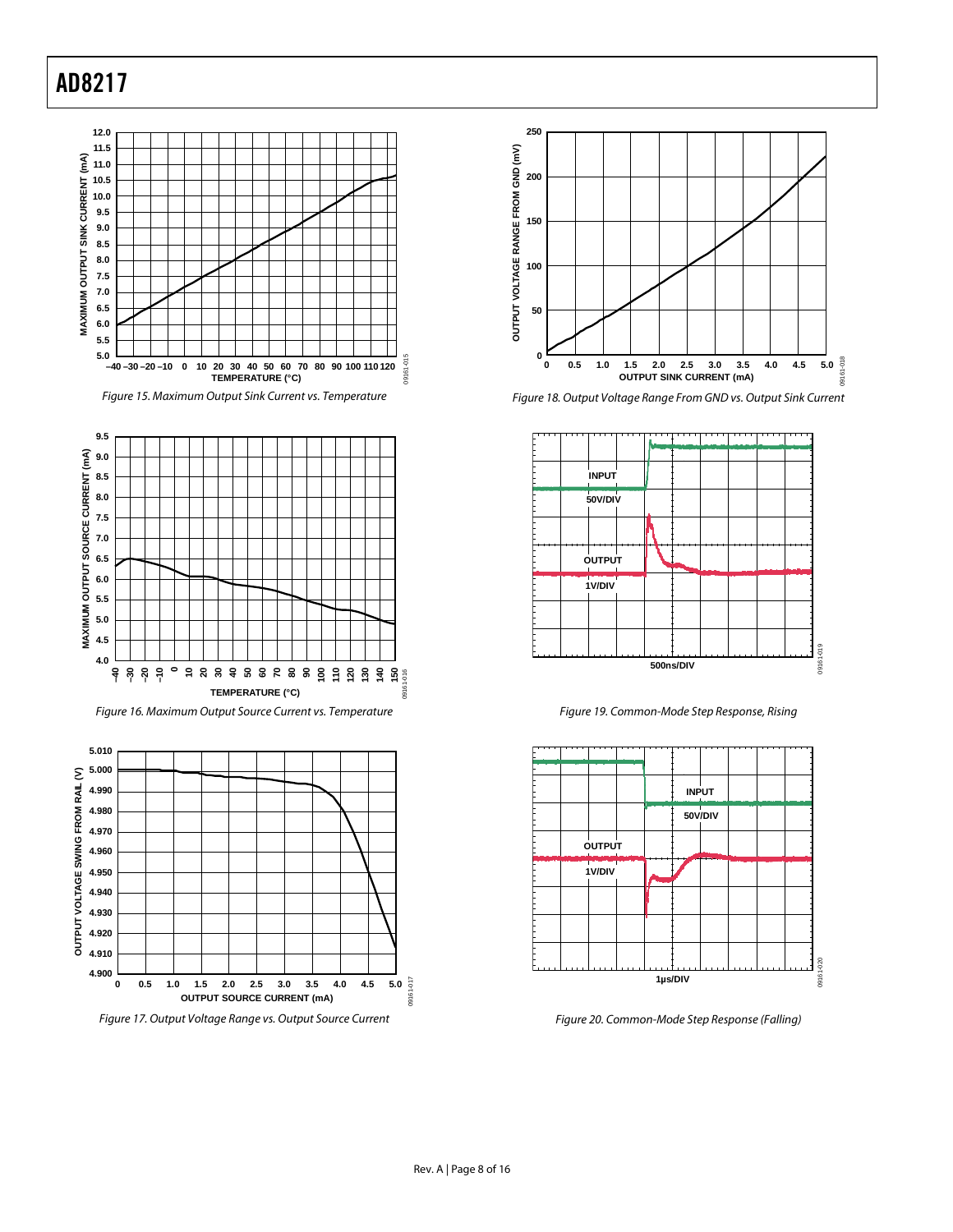

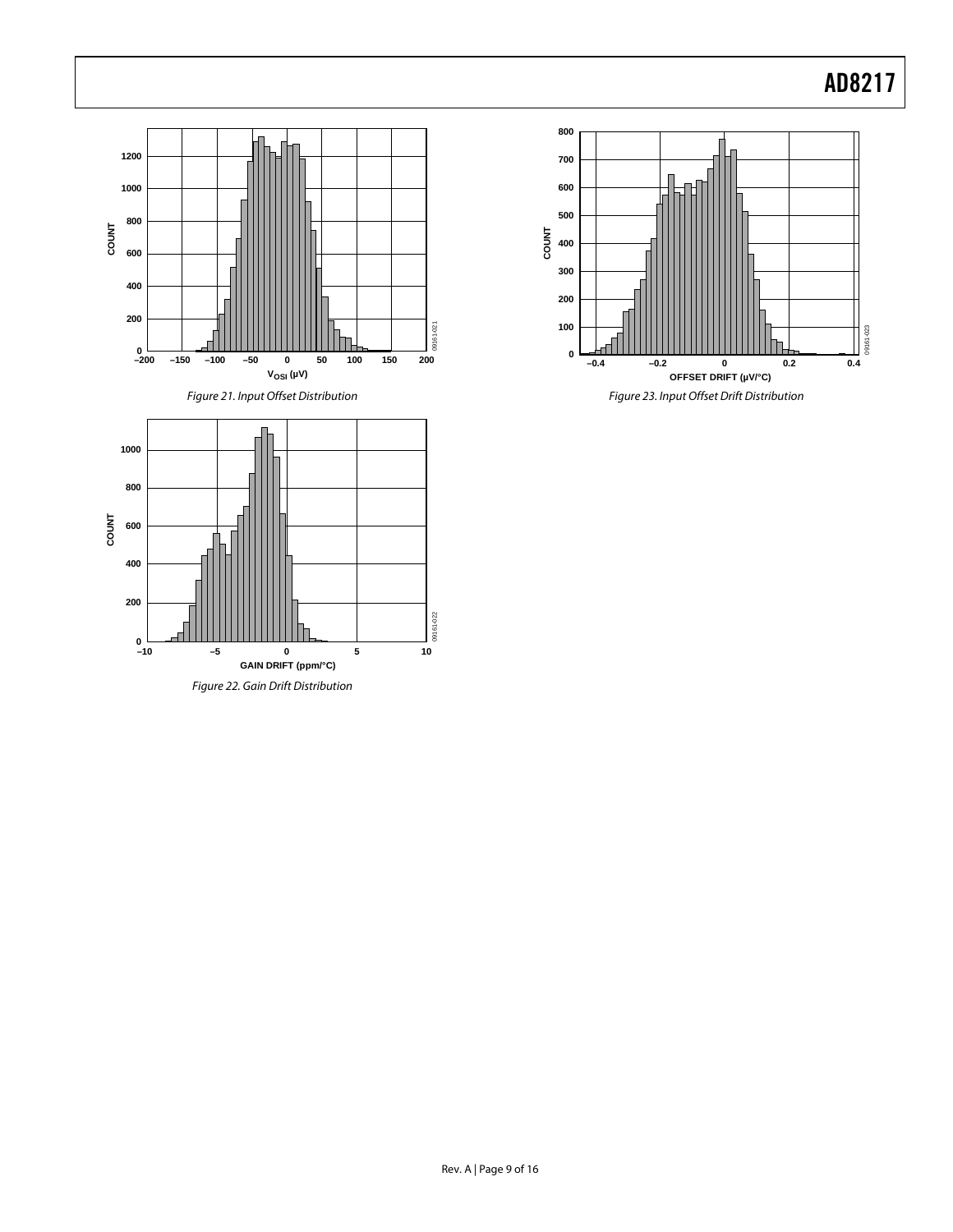### <span id="page-9-0"></span>THEORY OF OPERATION

#### **AMPLIFIER CORE**

In typical applications, the AD8217 amplifies a small differential input voltage generated by the load current flowing through a shunt resistor. The AD8217 rejects high common-mode voltages (up to 80 V) and provides a ground-referenced, buffered output that interfaces with an analog-to-digital converter (ADC). [Figure 24](#page-9-1) shows a simplified schematic of the AD8217.



Figure 24. Simplified Schematic

<span id="page-9-1"></span>The AD8217 is configured as a difference amplifier. The transfer function is

 $OUT = (R4/R1) \times (VI - V2)$ 

Resistors R4 and R1 are matched to within 0.01% and have values of 1.5 MΩ and 75 kΩ, respectively, meaning an input to output total gain of 20 V/V for the AD8217.

The AD8217 accurately amplifies the input differential signal, rejecting high voltage common modes ranging from 4.5 V to 80 V.

The main amplifier uses a novel zero-drift architecture, providing the end user with an extremely stable part over temperature. The offset drift is typically less than  $\pm 100$  nV/°C. This performance leads to optimal accuracy and dynamic range.

#### **INTERNAL LDO**

The AD8217 includes an internal LDO, which allows the device to power directly from the common-mode voltage at the inputs. No additional standalone supply is necessary, provided that the common-mode voltage at the +IN pin is at least 4.5 V and up to 80 V. Once the common-mode voltage is above 5.6 V, the LDO output reaches its maximum value, that is 5.6 V. This is also the maximum output voltage range of the AD8217. Because the AD8217 output typically interfaces with a converter, the 5.6 V maximum output range ensures the ADC input is not damaged due to excessive overvoltage.

The input bias current flowing through Pin +IN powers the internal LDO and, therefore, doubles as the supply current for the AD8217. This current varies depending on the input common-mode voltage. See [Figure 8](#page-5-2) for additional information.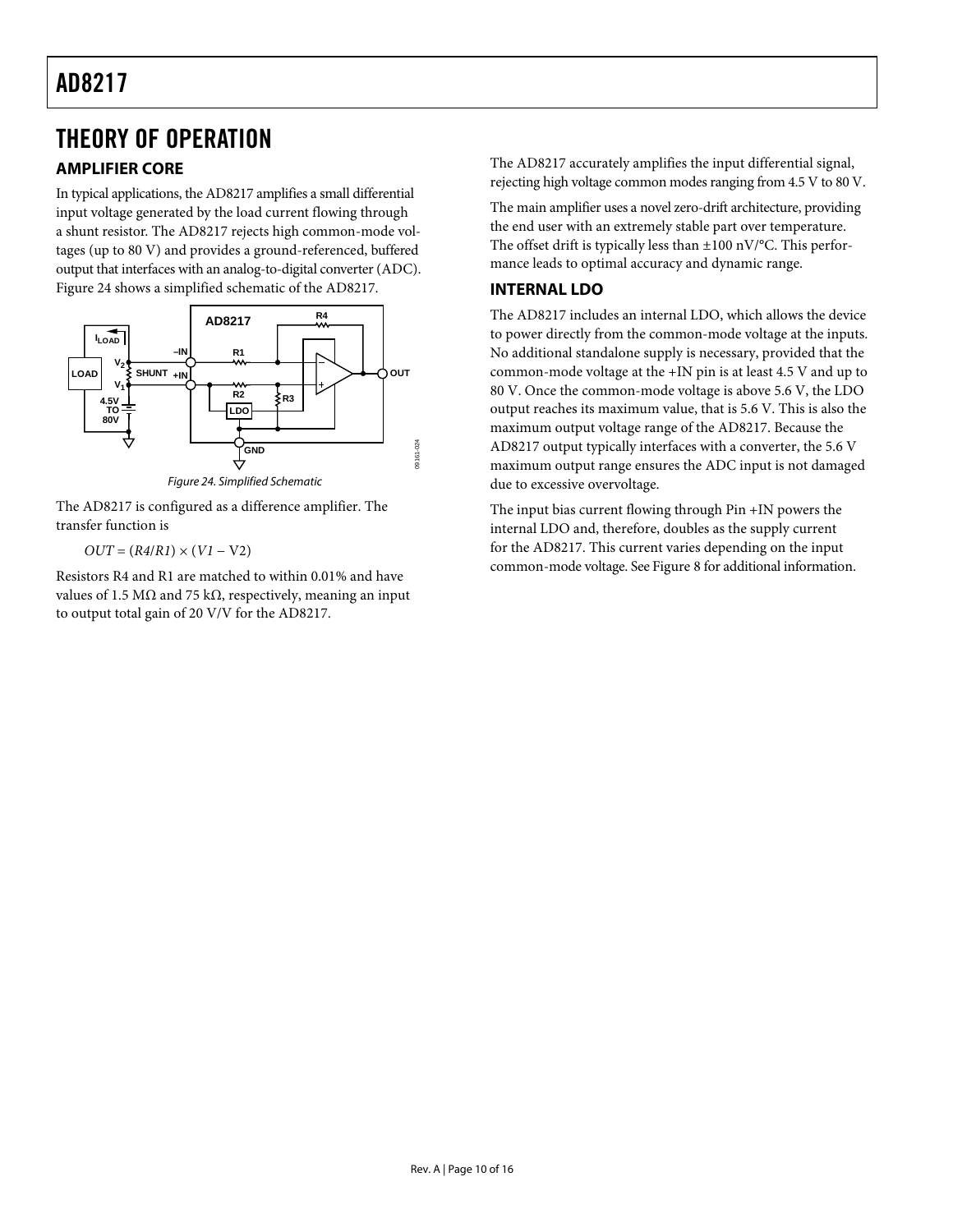### <span id="page-10-0"></span>APPLICATION NOTES **OUTPUT LINEARITY**

In all current sensing applications where the common-mode voltage can vary significantly, it is important that the current sensor maintain the specified output linearity, regardless of the input differential or common-mode voltage. The AD8217 maintains a very high input-to-output linearity even when the differential input voltage is very small.



Figure 25. Gain Linearity at Small Differential Inputs ( $V_{CM}$  = 4.5 V to 80 V)

Regardless of the common mode, the AD8217 provides a correct output voltage when the input differential is at least 1 mV. The ability of the AD8217 to work with very small differential inputs, regardless of the common-mode voltage, allows for optimal dynamic range, accuracy, and flexibility in any current sensing application.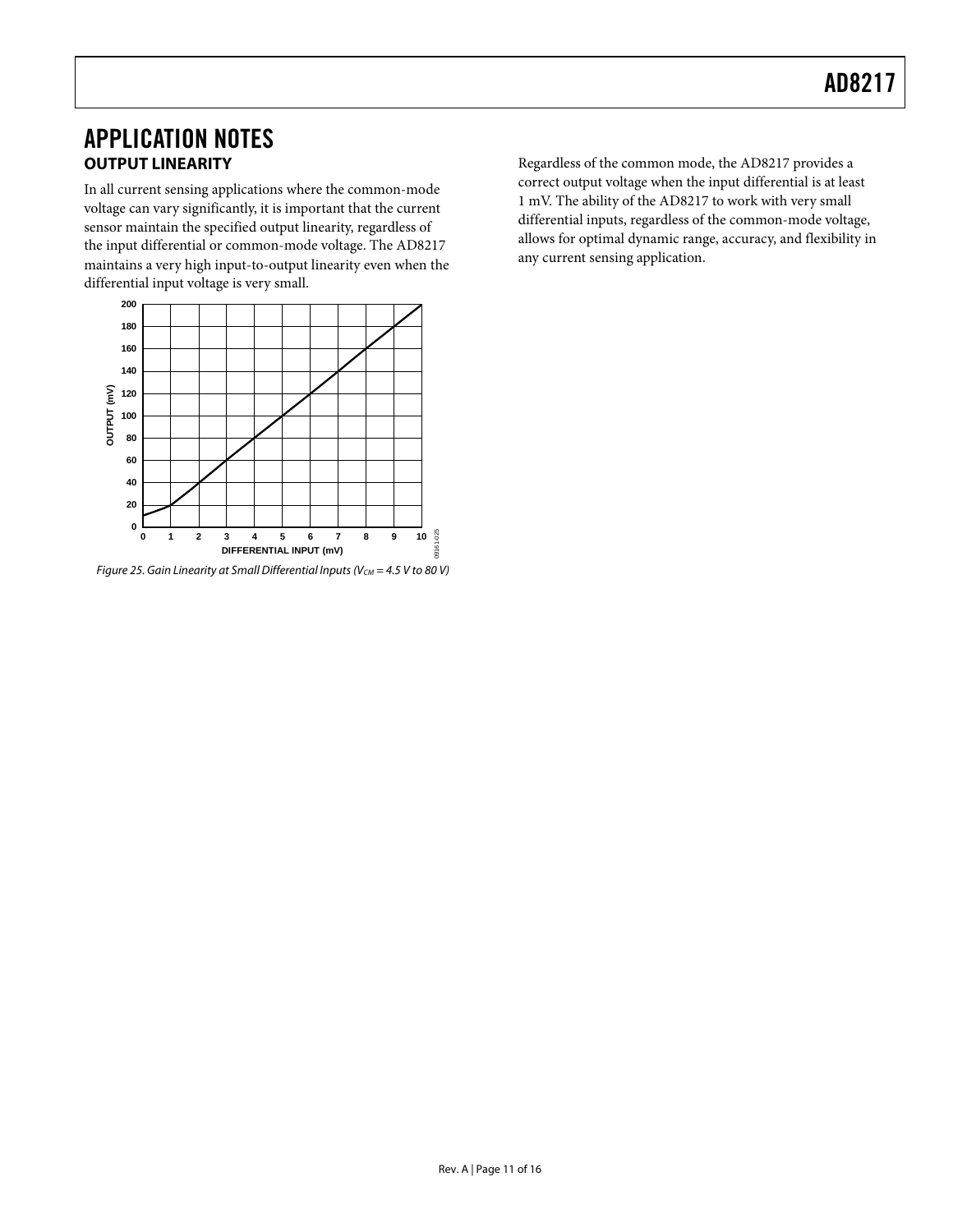### <span id="page-11-0"></span>APPLICATIONS INFORMATION **HIGH-SIDE CURRENT SENSING**

In this configuration, the shunt resistor is referenced to the battery (see [Figure 26](#page-11-1)). High voltage is present at the inputs of the current sense amplifier. When the shunt is battery referenced, the AD8217 produces a linear ground-referenced analog output. The AD8217 includes an internal LDO, which allows the part to be powered from the high voltage rail, with no need for an additional standalone supply.



<span id="page-11-2"></span><span id="page-11-1"></span>Figure 26. Battery-Referenced Shunt Resistor

#### **MOTOR CONTROL CURRENT SENSING**

The AD8217 is a practical, accurate solution for high-side current sensing in motor control applications. In cases where the shunt resistor is referenced to battery and the current flowing is unidirectional (as shown in [Figure 27\)](#page-11-2), the AD8217 monitors the current with no additional supply pin necessary.



Figure 27. High-Side Current Sensing in Motor Control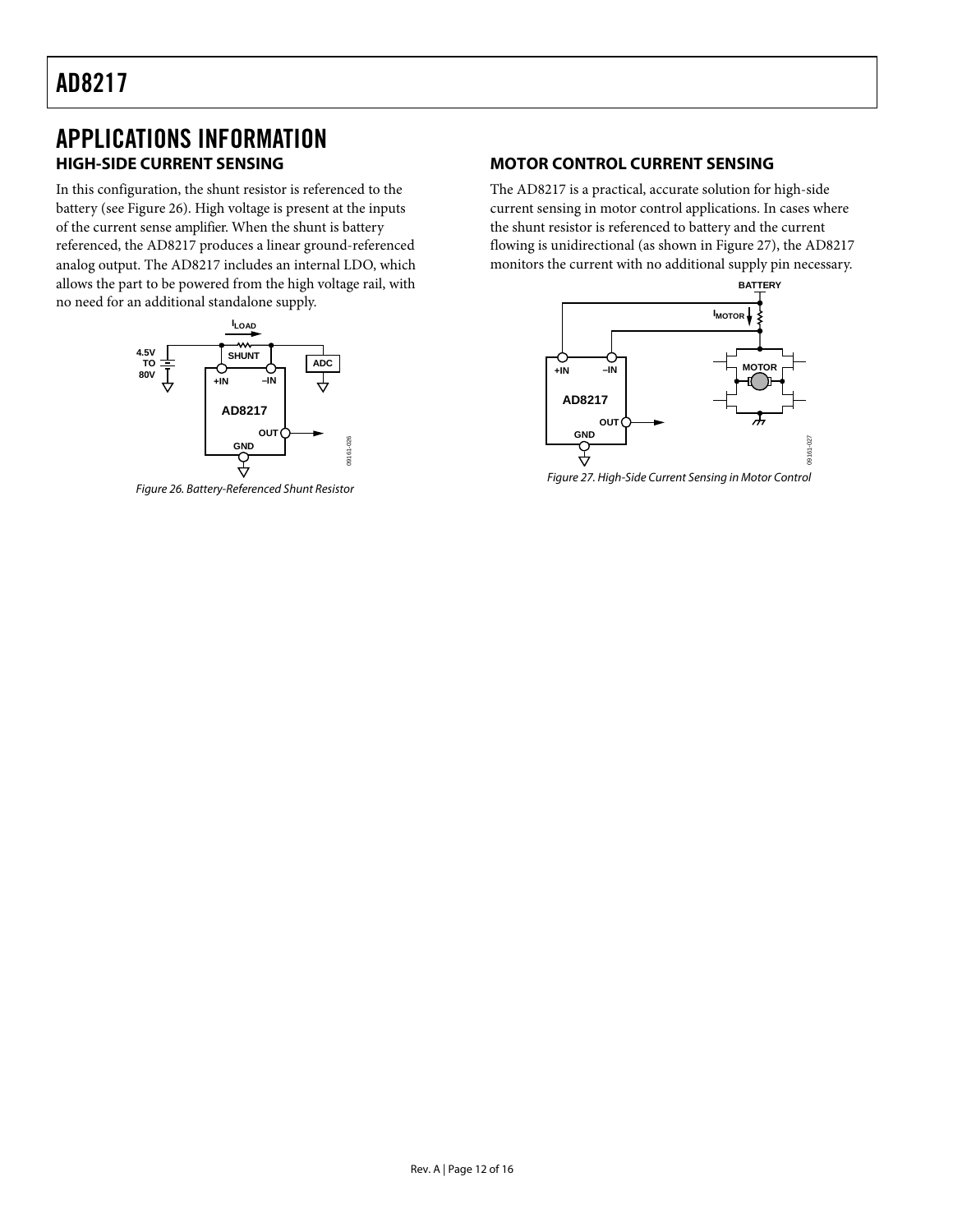### <span id="page-12-0"></span>OUTLINE DIMENSIONS



#### **ORDERING GUIDE**

| Model <sup>1</sup><br><b>Temperature Range</b> |                                     | <b>Package Description</b>               | <b>Package Option</b> | <b>Branding</b>  |  |  |  |
|------------------------------------------------|-------------------------------------|------------------------------------------|-----------------------|------------------|--|--|--|
| AD8217BRMZ                                     | $-40^{\circ}$ C to $+125^{\circ}$ C | 8-Lead Mini Small Outline Package (MSOP) | RM-8                  | Y <sub>2</sub> L |  |  |  |
| AD8217BRMZ-RL                                  | $-40^{\circ}$ C to $+125^{\circ}$ C | 8-Lead Mini Small Outline Package (MSOP) | RM-8                  | Y <sub>2</sub> L |  |  |  |
| AD8217BRMZ-R7                                  | $-40^{\circ}$ C to $+125^{\circ}$ C | 8-Lead Mini Small Outline Package (MSOP) | <b>RM-8</b>           | Y <sub>2</sub> L |  |  |  |

 $1 Z =$  RoHS Compliant Part.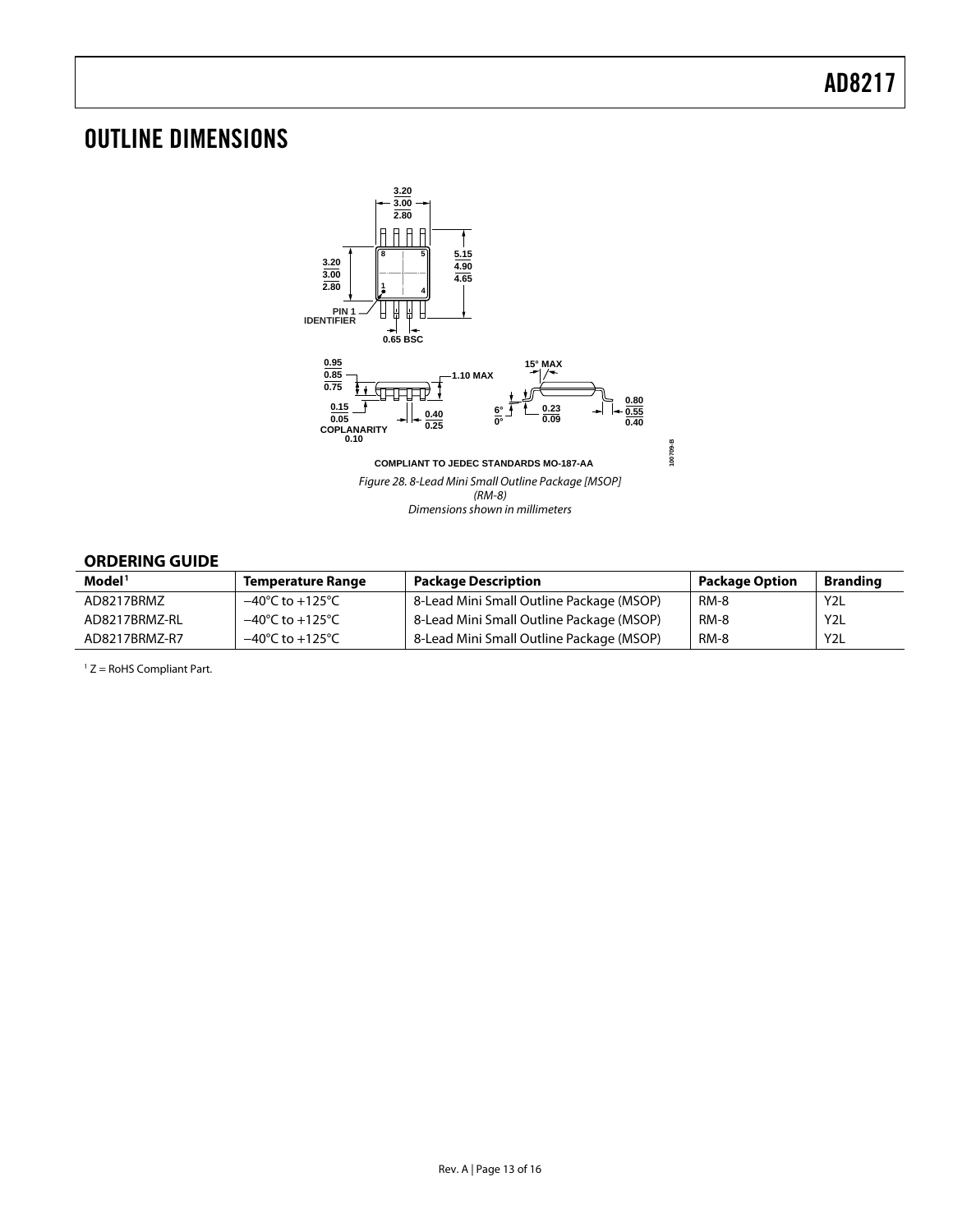### **NOTES**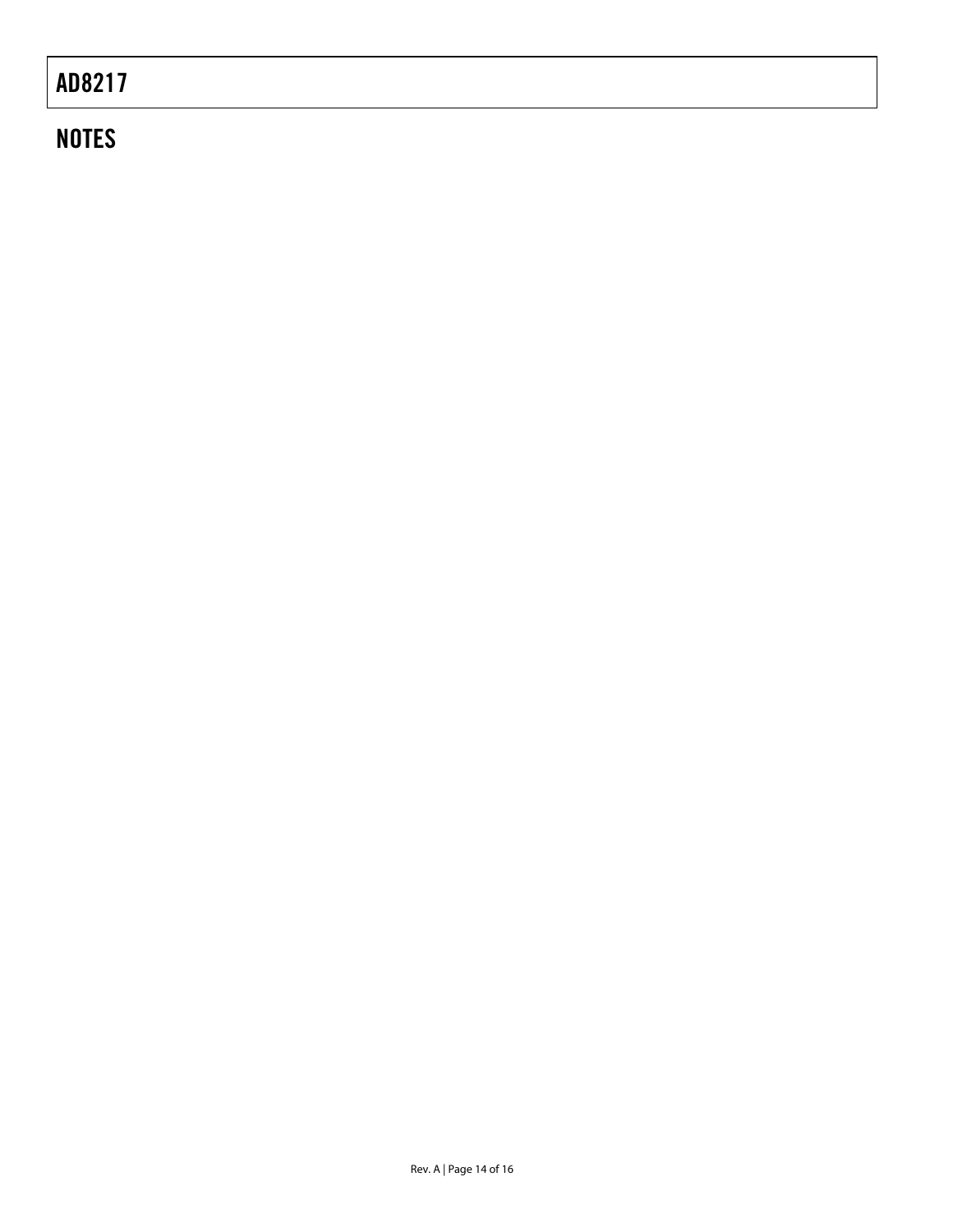### **NOTES**